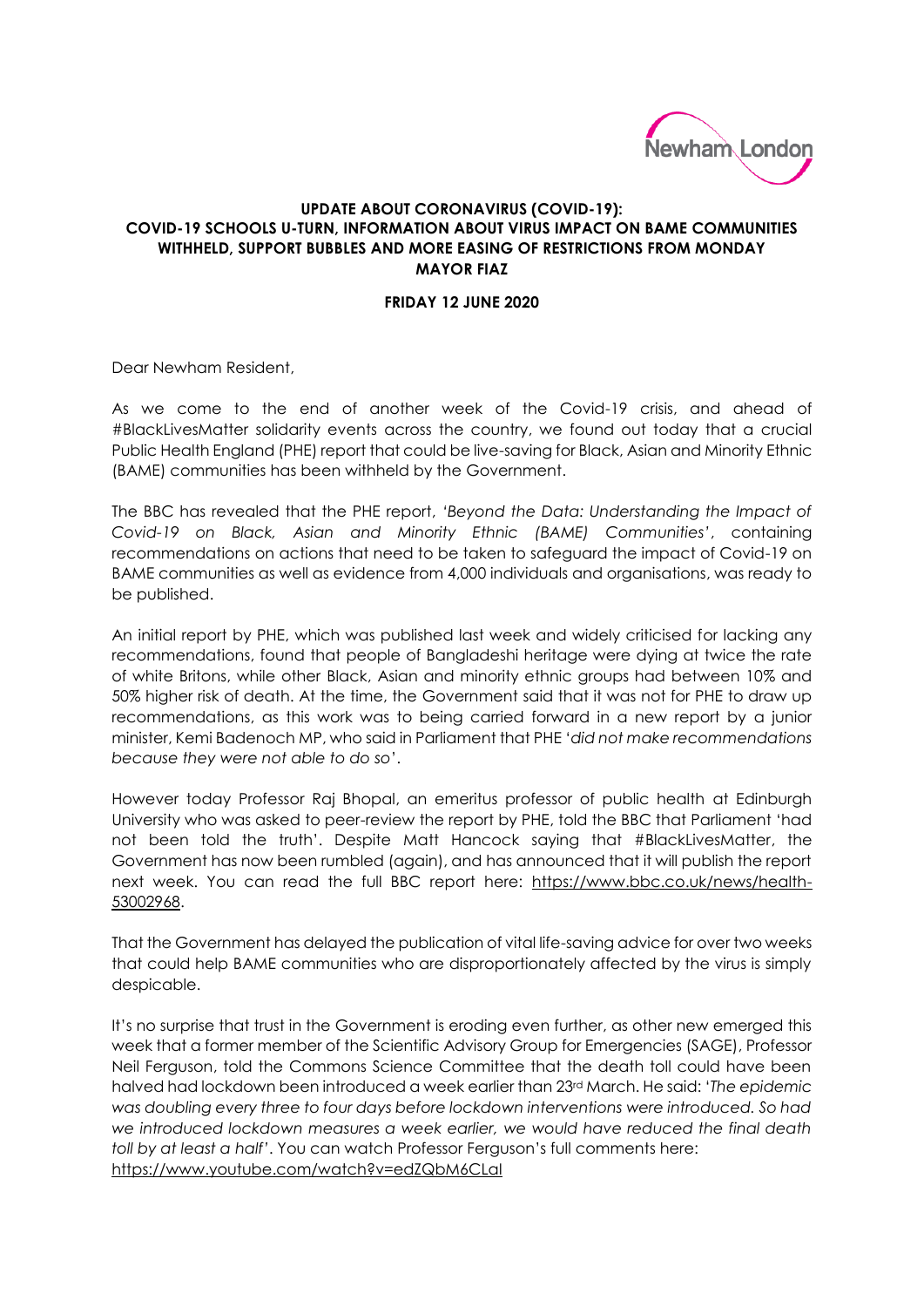I know that with the benefit of hindsight and what we now know about the Covid-19, many lessons will need to be learnt, but we need to start that process as soon as possible because as the Government eases restrictions, the risks of a rapid rise in infections remains real, as do more deaths as a consequence.

Today, the Office for National Statistics (ONS) also published another report on the impact of deprivation and Covid-19 deaths. It shows that between March and May, London had the highest age-standardised mortality rate from the virus, which was statistically significantly higher than any other region in England, with nine of the ten local authorities with the highest mortality rates for deaths involving COVID-19 being in the Capital.

This includes Brent with the highest rate of 210.9 deaths per 100,000 population; followed by Newham at 196.8 deaths per 100,000 population and Hackney at 182.9 deaths per 100,000 population. However once lock down was introduced on 23rd March, the mortality rates for all London boroughs decreased rapidly with Newham's rate dropping to 15 deaths per 100,000 in May. This is real evidence that backs up Professor Ferguson's evidence to the Common's Science Committee.

In Newham our own Public Health team has repeatedly said that by the time lockdown was introduced the virus had already taken a firm, and disastrous hold in London, including of course in our borough. This has led to the tragedy of at least 294 deaths in Newham alone.

With our vulnerability in terms of ethnicity, deprivation, housing poverty and employment profile, this borough has paid the highest price for the Government's prevarication and lack of transparency. I am determined that as we enter the recovery phase, this cost is repaid in full by the Government.

That is why for the second time during this crisis I have written to the Prime Minister demanding extra support for the communities who have borne the brunt of the pain this pandemic has unleashed. In my letter sent yesterday, I told the Prime Minister:

*'We currently need to spend around £150,000 per week just to meet the needs of our most vulnerable residents. Newham has already provided over 32,000 deliveries of food and supplies over the pandemic. Without substantial additional funding based on an enhanced equitable formula - previously referred to in my last letter to you in the form of a 'COVID-19 Deprivation premium' – Newham residents will once again be further significantly disadvantaged. That is why, I am urging you and your Government to apply a COVID-19 Deprivation Premium to ensure that funding properly reflects the scale of the challenge we face in tackling deprivation, and to recognise the significant impact that COVID-19 has had, and will continue to have, on communities like ours here in Newham. We want to do whatever it takes to help our most vulnerable residents during this crisis, but we need more money to do so.'*

You can read the full letter here: [https://www.newham.gov.uk/downloads/file/1344/boris](https://www.newham.gov.uk/downloads/file/1344/boris-johnson-re-funding-for-food)[johnson-re-funding-for-food](https://www.newham.gov.uk/downloads/file/1344/boris-johnson-re-funding-for-food)

On Tuesday, the Government finally heeded the warnings of teachers and schools (and the worries of parents), when it confirmed that its plan for all primary school years to go back to school before the end of term has been dropped. It was always a misguided approach and the climb down was long overdue; and will be a huge relief for many parents, teachers and schools. But we need a national Covid-19 education recovery strategy, to make sure children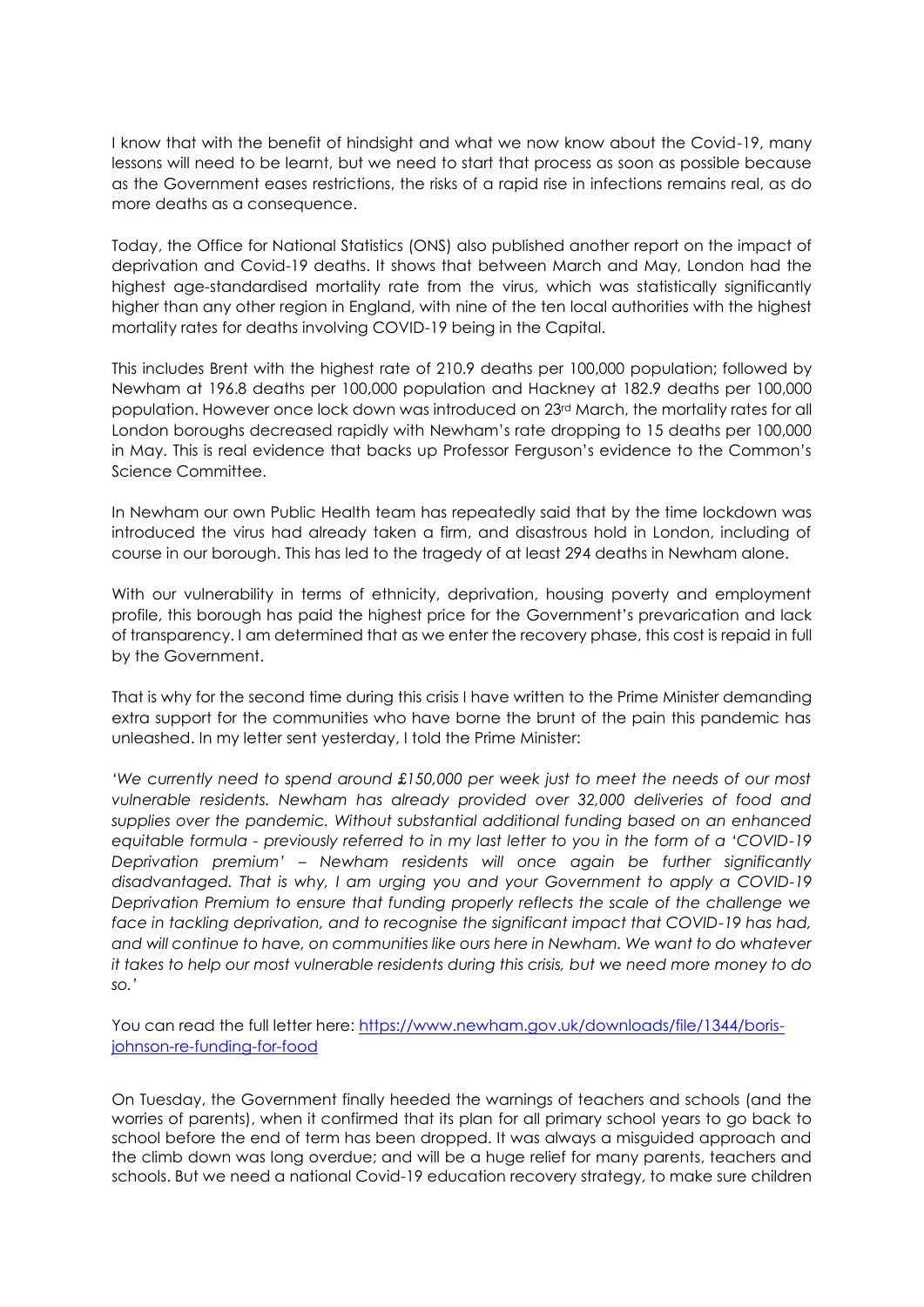don't lose out from school and education when we get to the start of the new academic year in September. We are already working on plans for a summer of 'catch-up' learning and education for young people in the borough. More details about that soon.

On Wednesday a report from the Organisation for Economic Cooperation and Development (OECD), warned that the UK economy is likely to suffer the worst damage from the Covid-19 crisis of any country in the developed world. Today, we also learnt from the ONS that Britain's economy shrank by a record 20.4% in April, three times greater than the 2008/09 financial crash and that no area of the economy was left unscathed.

In a borough, which already suffers from inequality in wealth, health, housing and employment, it is clear the inevitable recession will hit our residents harder than in relatively more prosperous areas. This means areas like Newham will need extra financial support, not only to fund the work we have already done during the pandemic, but to support the work we will need to do to protect our people from the looming recession. It is clear that the Government must target recovery funding to support those communities most in need.

From next Monday, we will see further significant changes to lockdown restrictions, when many shops, markets, and shopping centres re-open for business. The Council has been working hard on our high streets, and with our businesses, to ensure re-opening can be achieved in line with Government social distancing and hygiene guidelines, and provided retailers can demonstrate they have completed a coronavirus risk assessment and are complying with the guidance. Places of worship will also be allowed to re-open from Monday but for individual private prayer only. Communal worship is expected to be included in a future phase of the Government's recovery plan from 4 July at the earliest.

If you have symptoms of Covid-19 (a new cough, fever or change in your sense of taste or smell) please don't rush back to the shops for the sake of your health and for the safety of others. Please isolate immediately, stay at home and book a test via **nhs.uk/coronavirus or by calling 119**.

Also don't rush to the shops if you live with people who have health conditions and are extremely vulnerable to catching the virus, think about how they can continue to be protected and avoid the risk of becoming infected from the virus and potentially seriously ill.

I know that many residents will be planning to go to various #BlackLivesMatter solidarity events to keep the focus on action for race equality and racial justice for Black people in this country (and across the world). Please think carefully about your safety - and always practise social distancing – because I'm worried about the news that far-right groups are planning counter demonstrations and it could become dangerous.

Next week, I'll be bringing you more details of a project that the Council will be launching about streets, memorials and buildings named after leading figures of the slave trade in this country, which will involve discussions with our residents and what we can do about renaming them. So keep an eye out.

This weekend our town halls will be lit up green as we remember the 72 people who died three years ago on Sunday in the fire at Grenfell Tower in Kensington. It was a terrible tragedy that should never have happened and the anniversary is a time to remember, reflect but also call for urgent action from the Government to deal with all those remaining residential properties that still have lethal cladding.